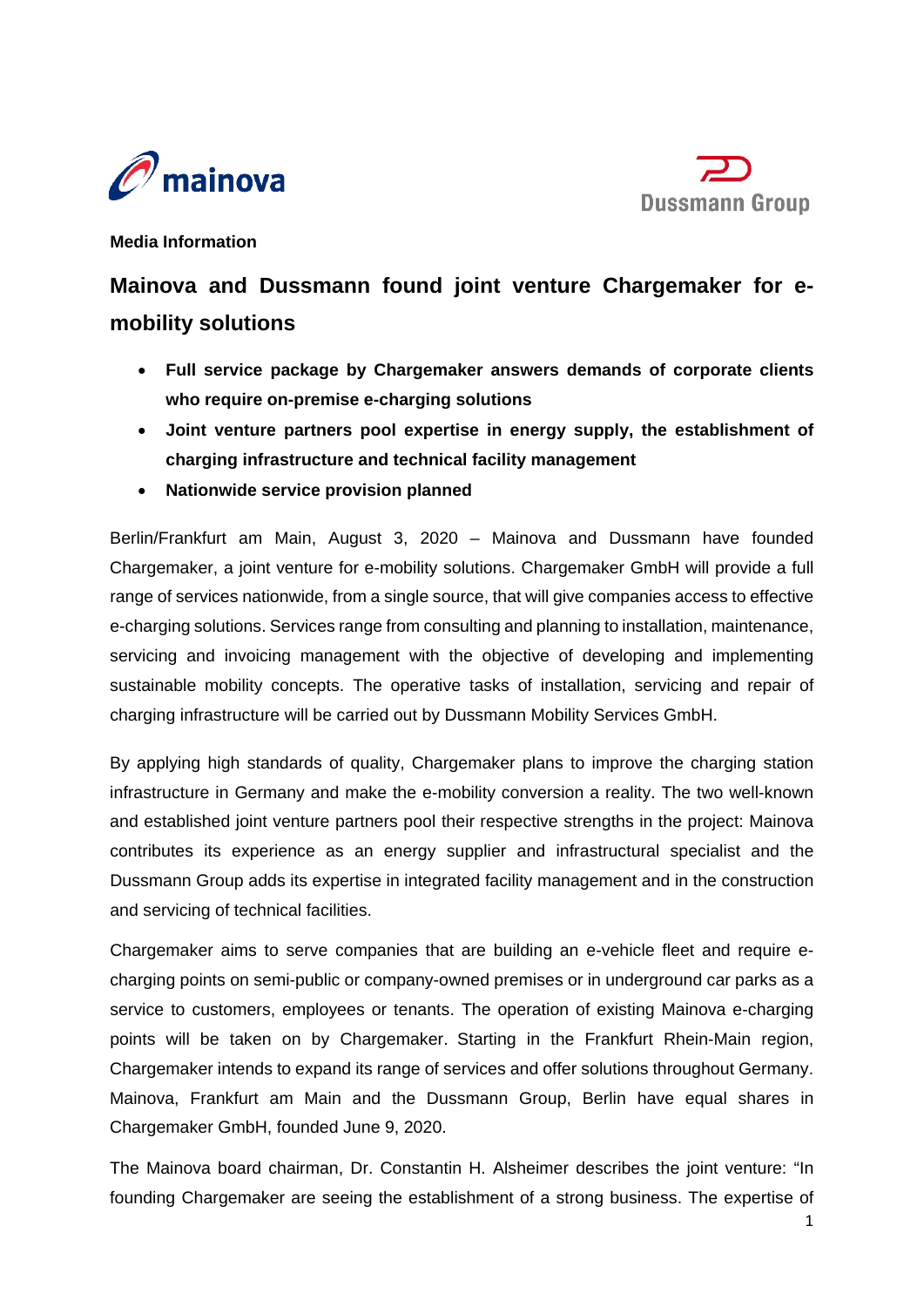each partner complements that of the other perfectly. Our common goal is to be pioneers and pacesetters, to build a successful operation nationwide and to be the first choice for corporate clients in the sustainable transition to e-mobility."

Wolf-Dieter Adlhoch, Dussmann Group executive board spokesman comments: "With Chargemaker, we are aiding the transition to electric mobility in Germany. Chargemaker clients can choose from a range of e-charging points, making it incredibly easy for them to enter the world of e-mobility, modernize their vehicle fleet, increase the attractiveness of their real estate and set an example for climate protection. All this without having to immerse themselves in the complexity of the topic."

Mainova board member, Norbert Breidenbach adds: "Chargemaker addresses companies in the housing sector or hotel chains with nationwide locations. We have the knowledge and the experience as an infrastructure provider to integrate e-mobility smoothly into the operations of our customers and to supply them with energy with the accustomed reliability. Chargemaker is a partner with dependable quality standards and solutions for the requirements of today and of the future."

## **The full-service range by Chargemaker**

The range includes the following services. Information at www.chargemaker.de:

- consulting, planning and establishment of customized charging infrastructure
- an extensive range of services and invoicing management
- nationwide, turn-key installation of charging stations on request, including cabling
- purchasing or contracting models
- charging station management as a service
- advice and support in setting up charging infrastructure as a business model

## **E-mobility in Germany**

How can a successful transition to e-mobility be achieved in Germany? The German government's climate protection program has ambitious targets: up to ten million electric cars on Germany's roads by 2030. According to Statista, the figure for January 2020 was 136,600. The EU climate pact aims to achieve climate neutrality by 2050.

The demand for charging infrastructure will increase and not always voluntary; many companies are already faced with new regulatory requirements. The new EU Building Efficiency Directive sets quotas for charging points in new buildings and during extensive building renovation. In Hesse, for example, the garage ordinance requires that electric charging points be installed in medium-sized and large garages. Chargemaker advises customers on applications, approvals and subsidy management to comply with these and other future regulations.